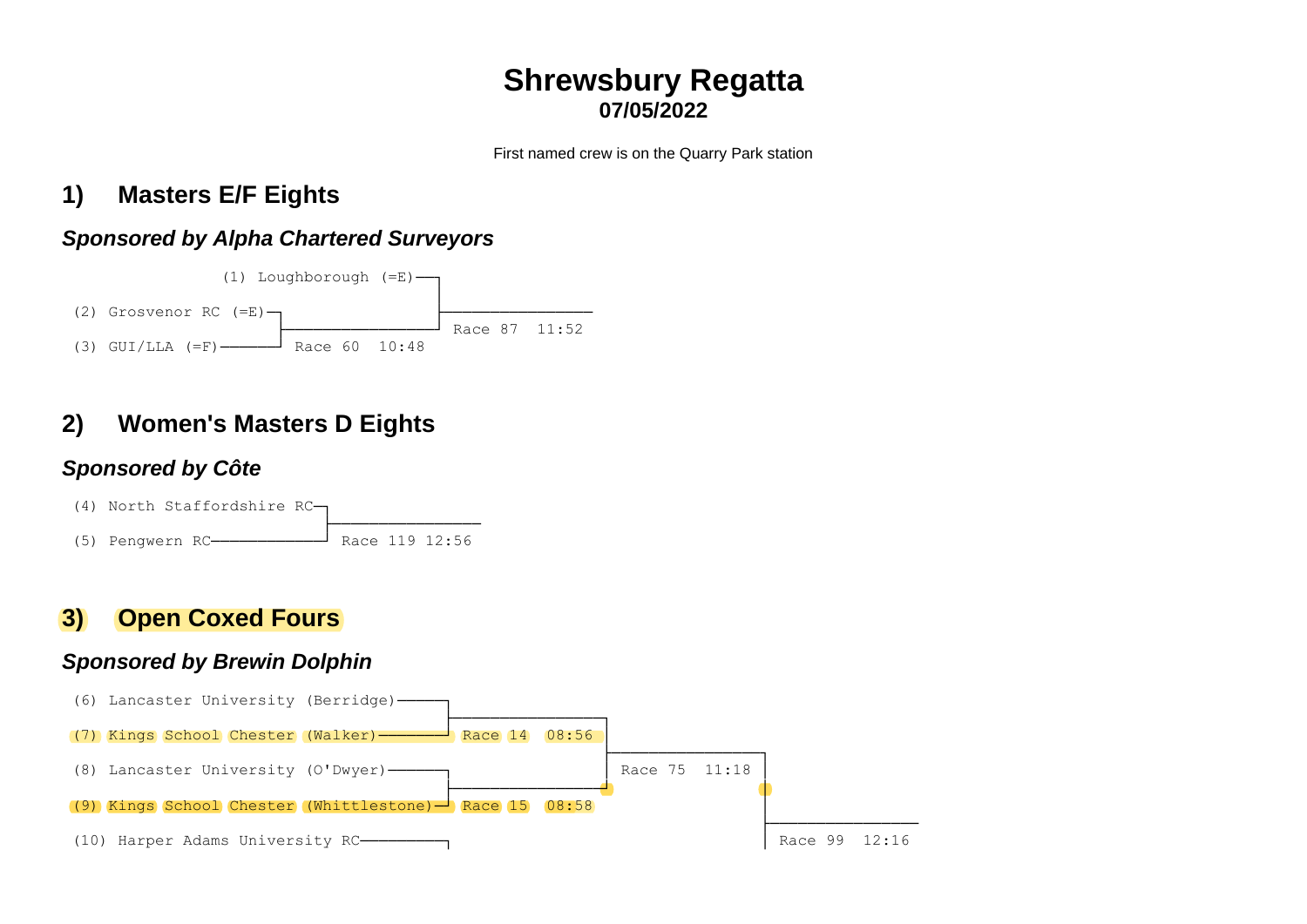

# **4) Women's Coxed Fours**

### *Sponsored by Harding PR Ltd*



# **5) Open Quads**

#### *Sponsored by Insurance Risk and Claims Management*



# **6) Women's Junior 18 Coxless Pairs**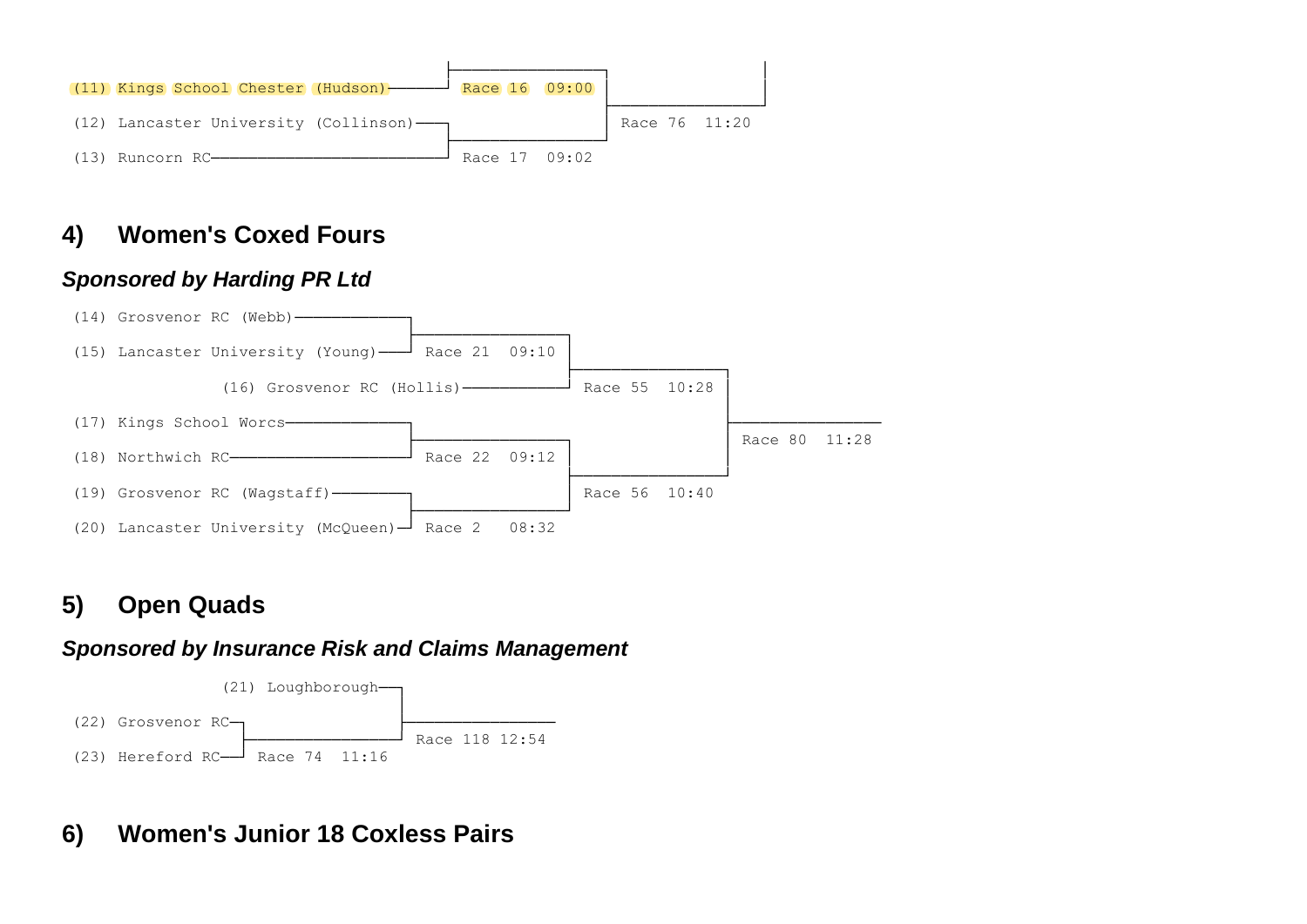### *Sponsored by West Pennine Trucks*

(24) Queens Park High School RC─┐ ├───────────────────────────────── (25) Royal Shrewsbury School────┘ Race 117 12:52

# **7) Masters B/C Double Sculls**

#### *Sponsored by Tanners Wine Merchants*



## **8) Masters D/E Double Sculls**

### *Sponsored by Shrewsbury High School*



# **9) Masters G/H/I Double Sculls**

### *Sponsored by Agripost*

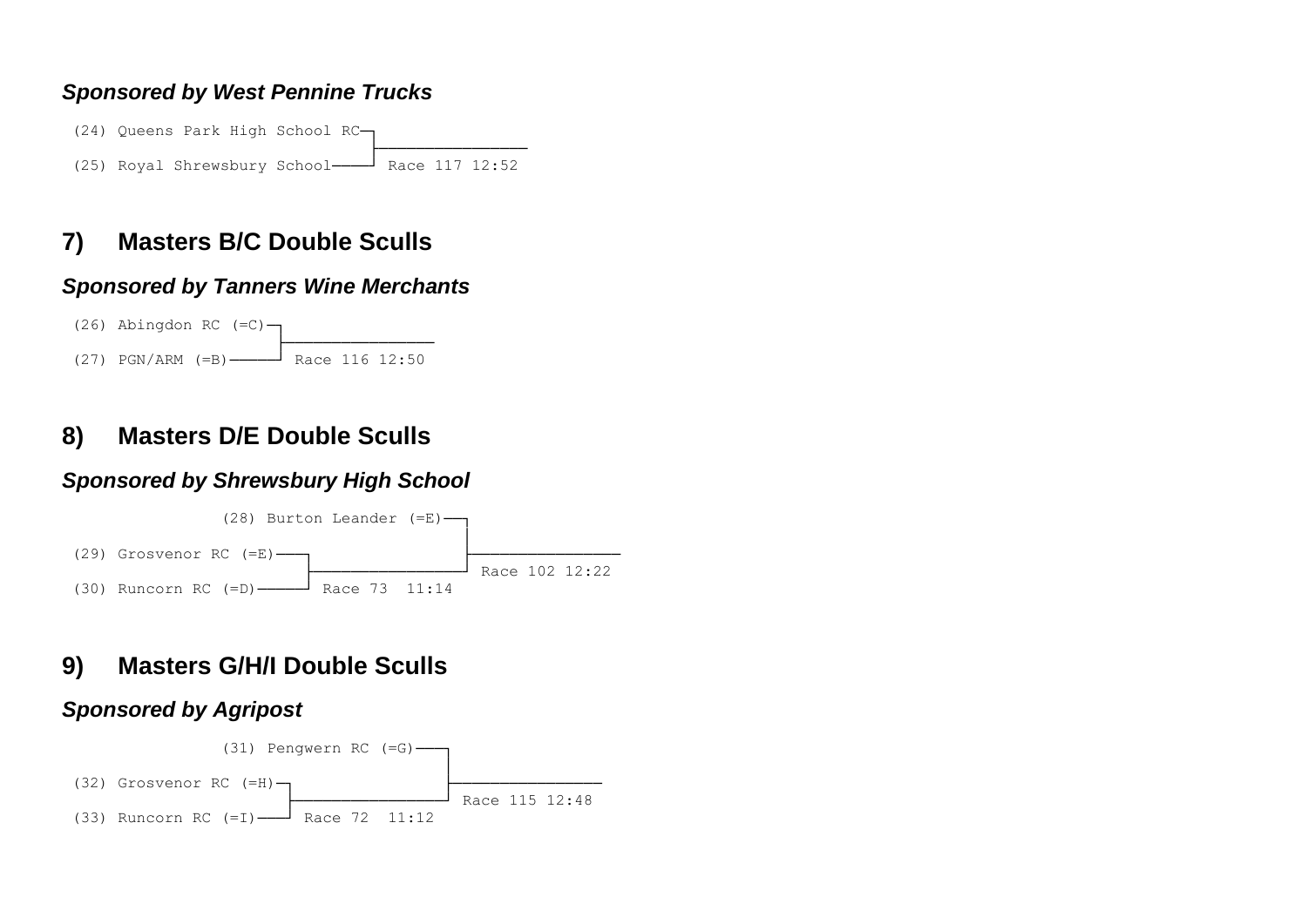## **10) Junior 18 Double Sculls**

### *Sponsored by Alpha Chartered Surveyors*



# **11) Junior 17 Double Sculls (Band 1)**

### *Sponsored by Brewin Dolphin*



# **12) Junior 17 Double Sculls (Band 2)**

### *Sponsored by Brewin Dolphin*



# **13) Junior 16 Double Sculls (Band 1)**

*Sponsored by Aroma Coffee*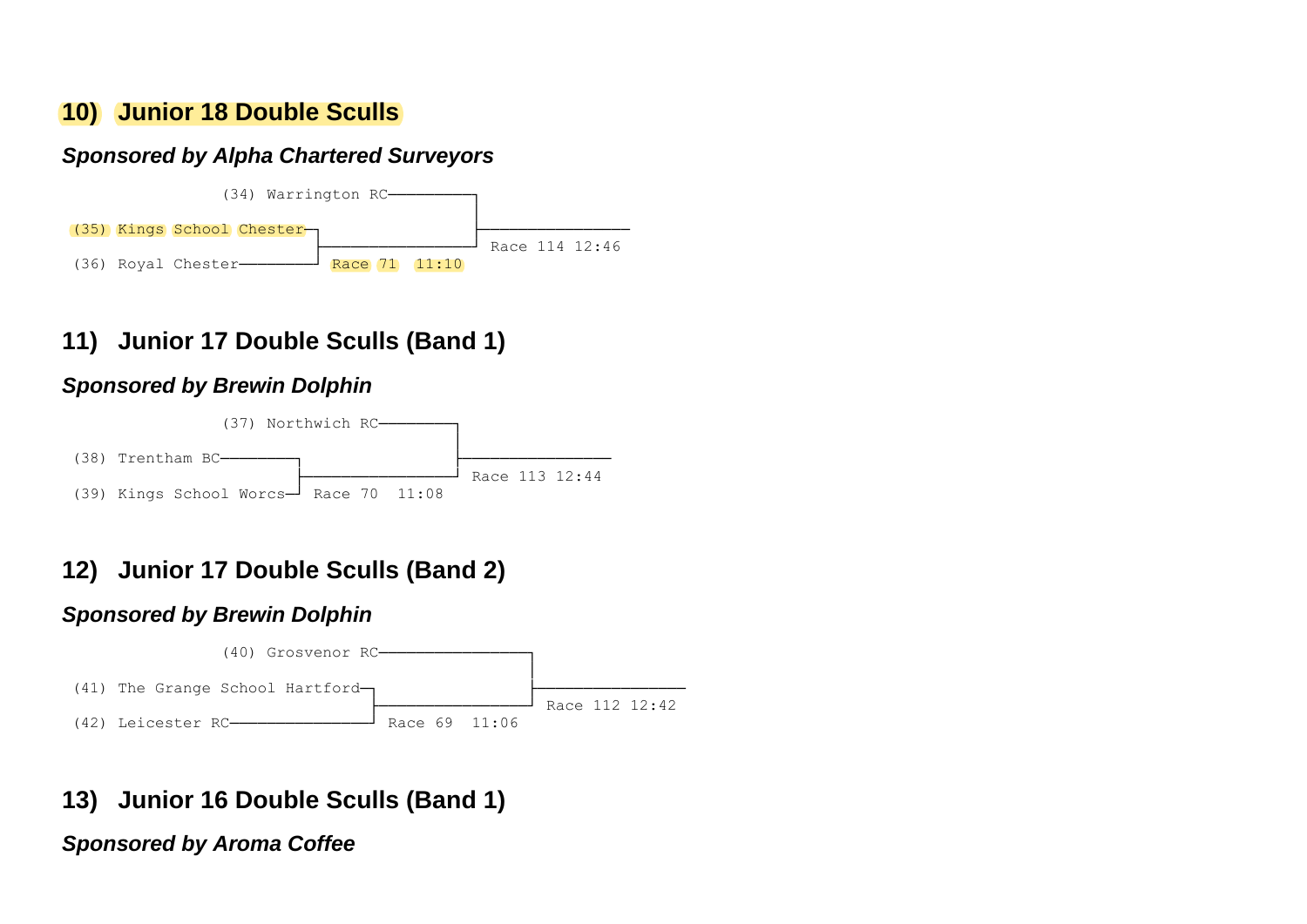

# **14) Junior 16 Double Sculls (Band 2)**

#### *Sponsored by Brewin Dolphin*



# **15) Junior 15 Double Sculls (Band 1)**

#### *Sponsored by Morris and Company*



## **16) Junior 15 Double Sculls (Band 2)**

### *Sponsored by Fodens Solicitors*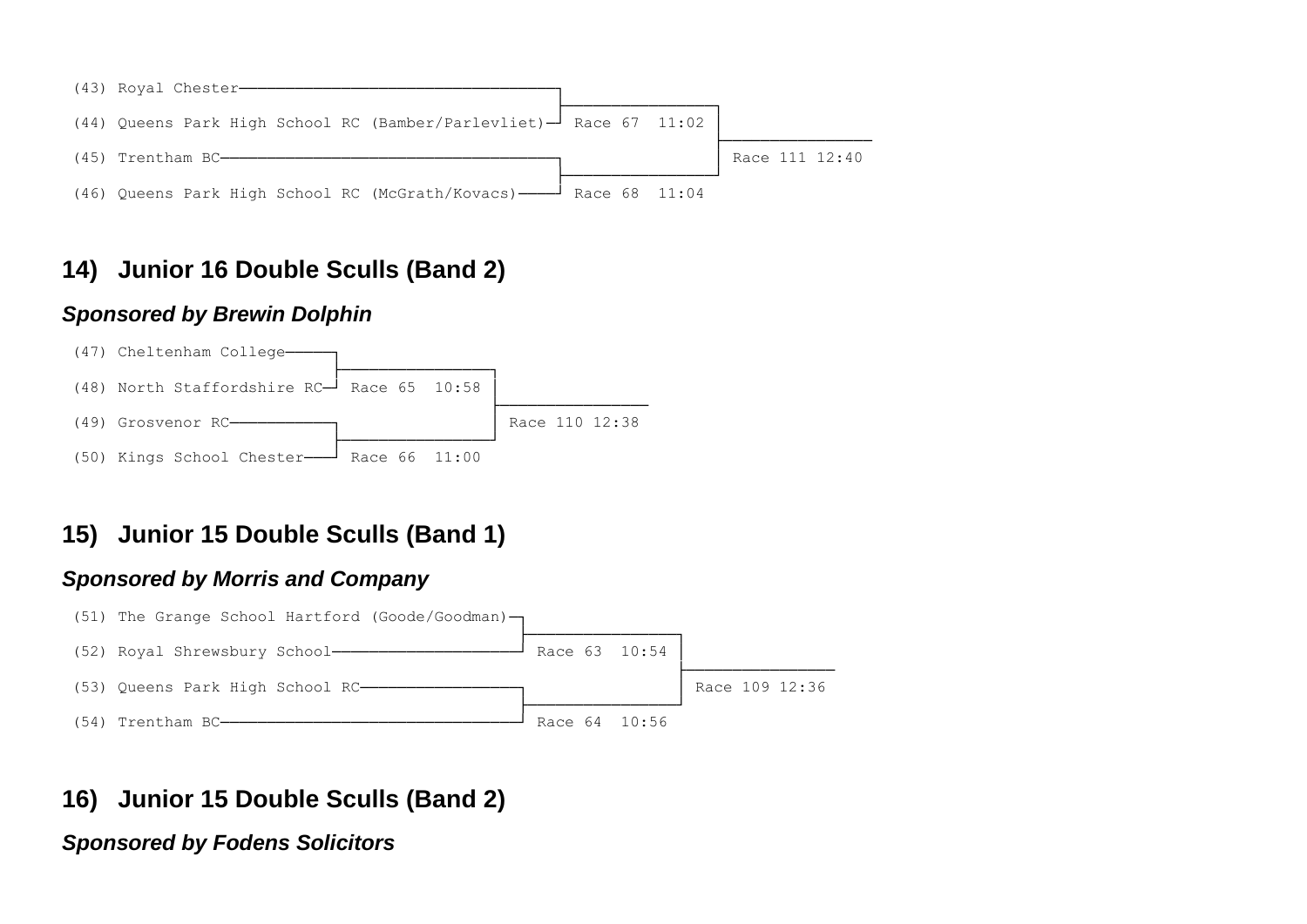

## **17) Junior 14 Double Sculls**

#### *Sponsored by Colour Mart*



## **18) Women's Masters B/C/D Double Sculls**

#### *Sponsored by Creative Digital*



# **19) Women's Junior 18 Double Sculls**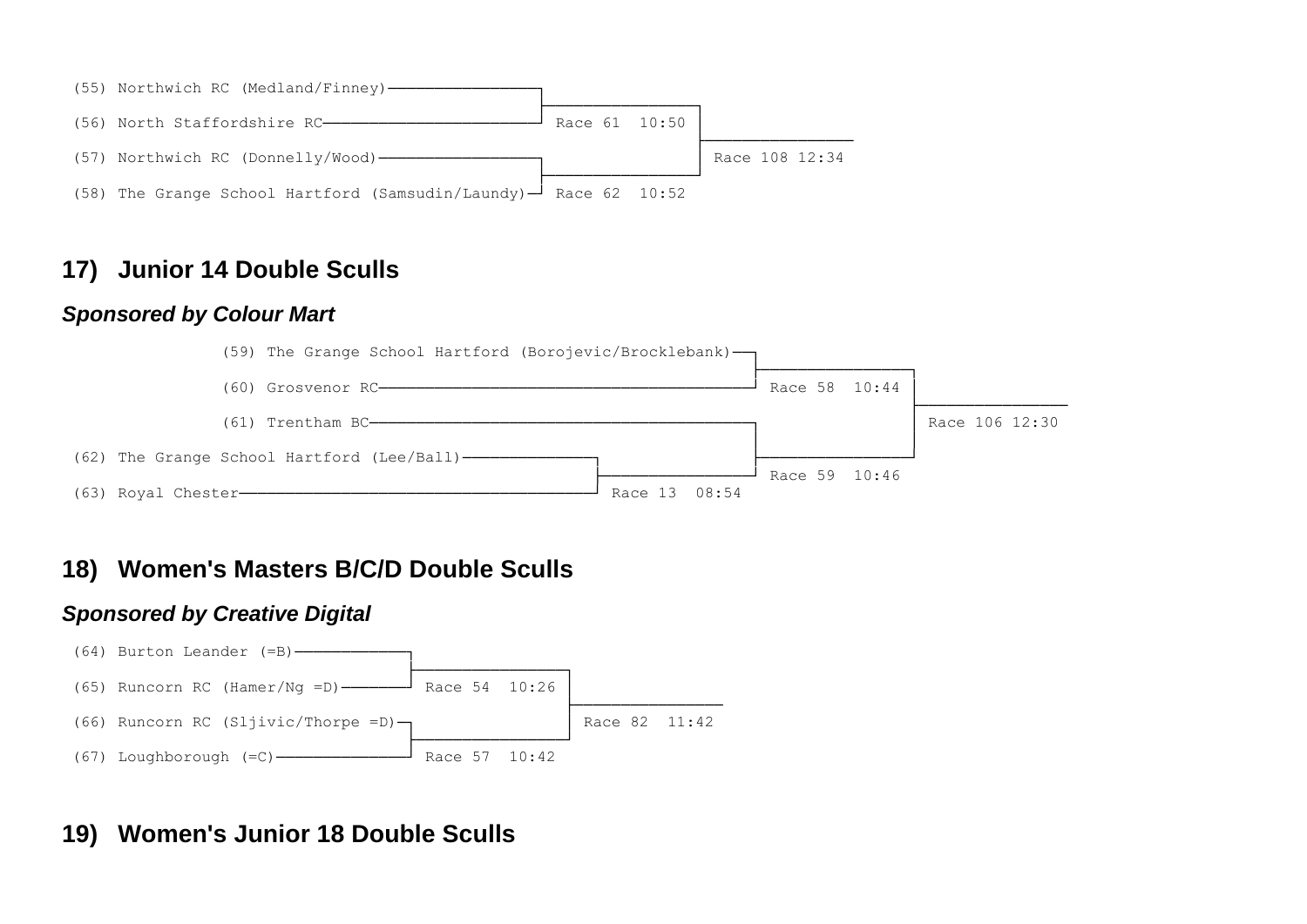### *Sponsored by Dave Mellor Cycles*



# **20) Women's Junior 17 Double Sculls**

### *Sponsored by Shrewsbury High School*



# **21) Women's Junior 16 Double Sculls (Band 1)**

### *Sponsored by Dyke Yaxley*



# **22) Women's Junior 16 Double Sculls (Band 2)**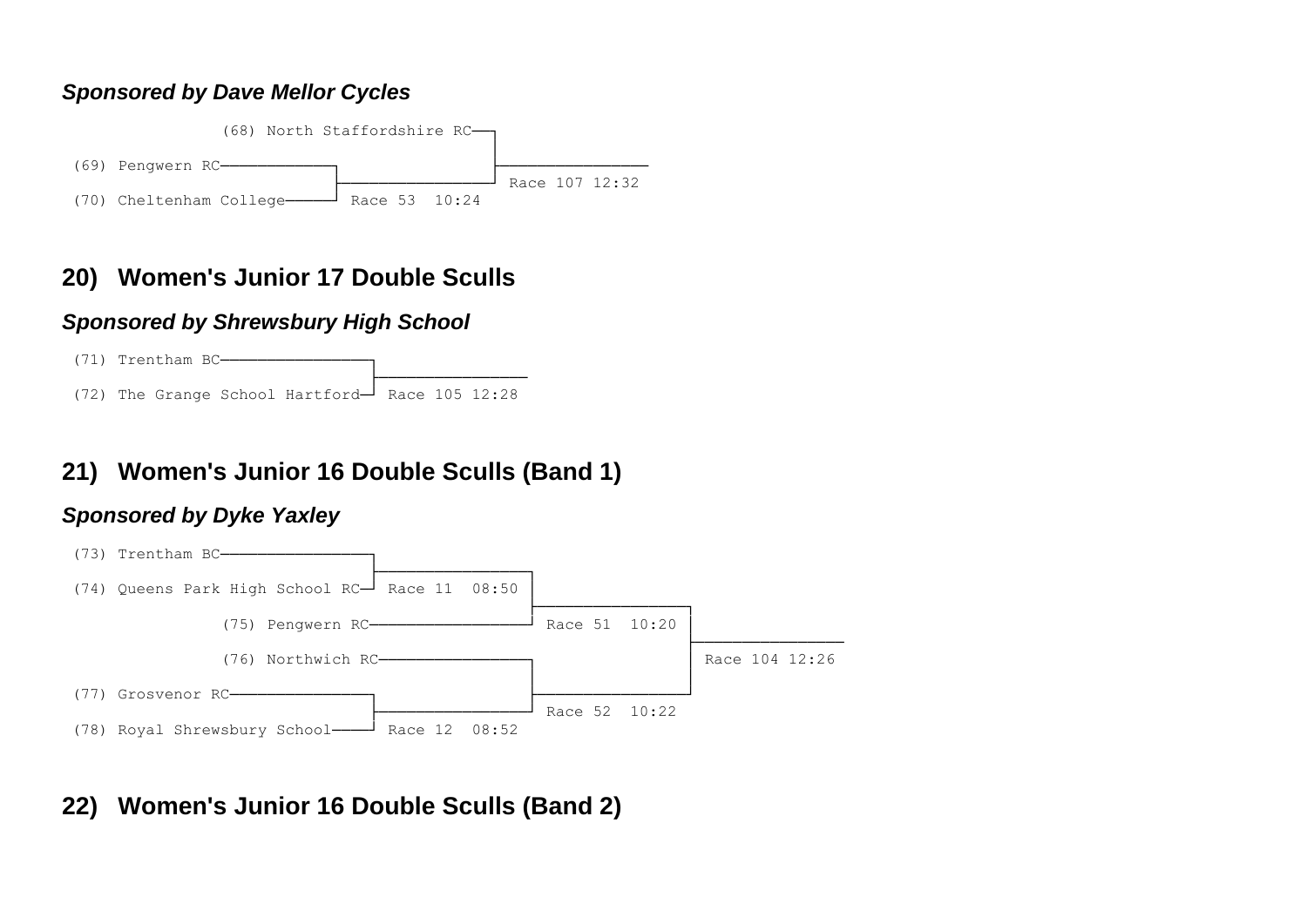#### *Sponsored by Gaskells Waste Management*



## **23) Women's Junior 15 Double Sculls (Band 1)**

#### *Sponsored by Halls*



## **24) Women's Junior 15 Double Sculls (Band 2)**

### *Sponsored by Harding PR Ltd*

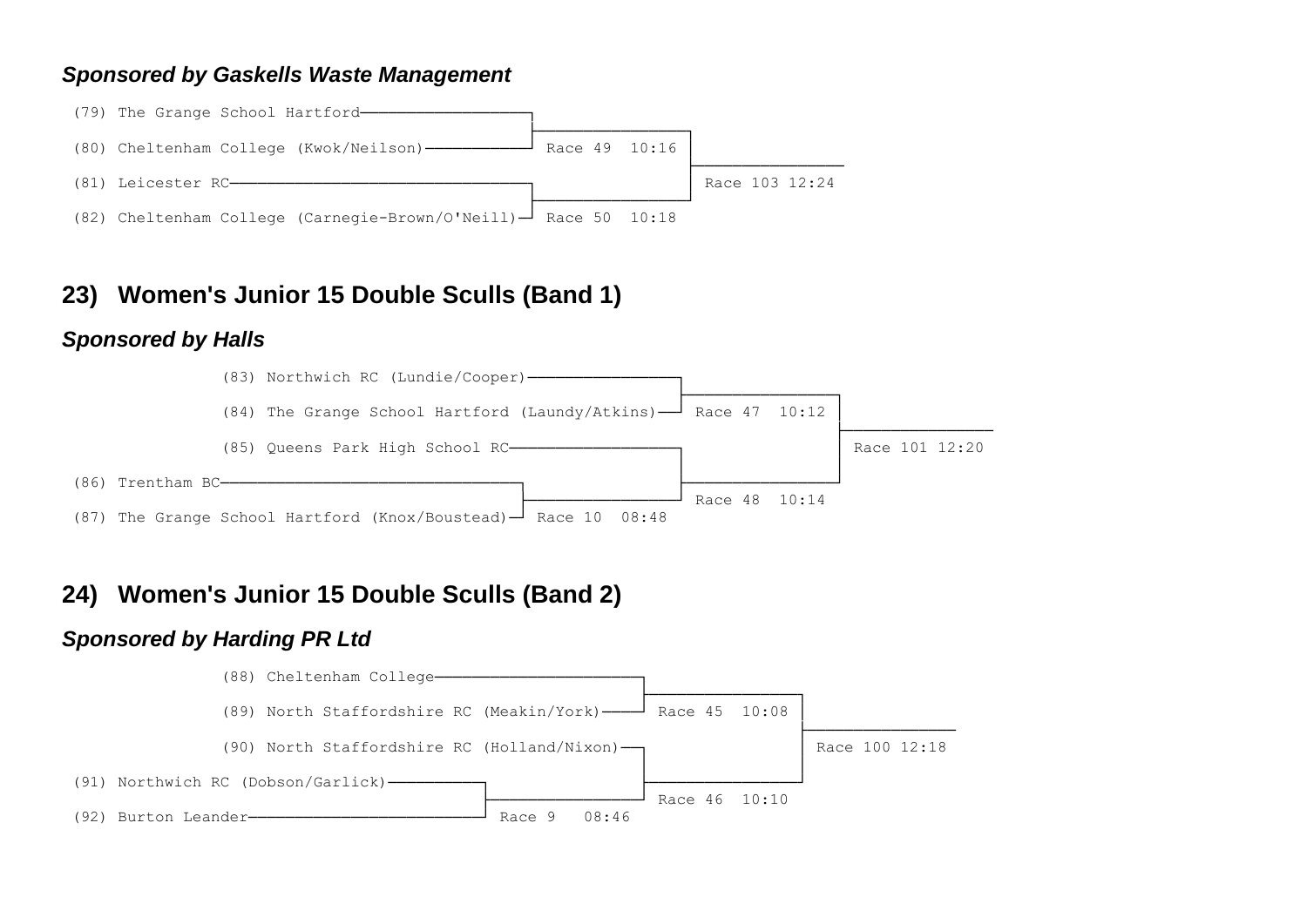## **25) Women's Junior 14 Double Sculls (Band 1)**

#### *Sponsored by Hazels Farm Childcare*



## **26) Women's Junior 14 Double Sculls (Band 2)**

#### *Sponsored by Insurance Risk and Claims Management*



# **27) Open Sculls (Band 1)**

#### *Sponsored by Majors*

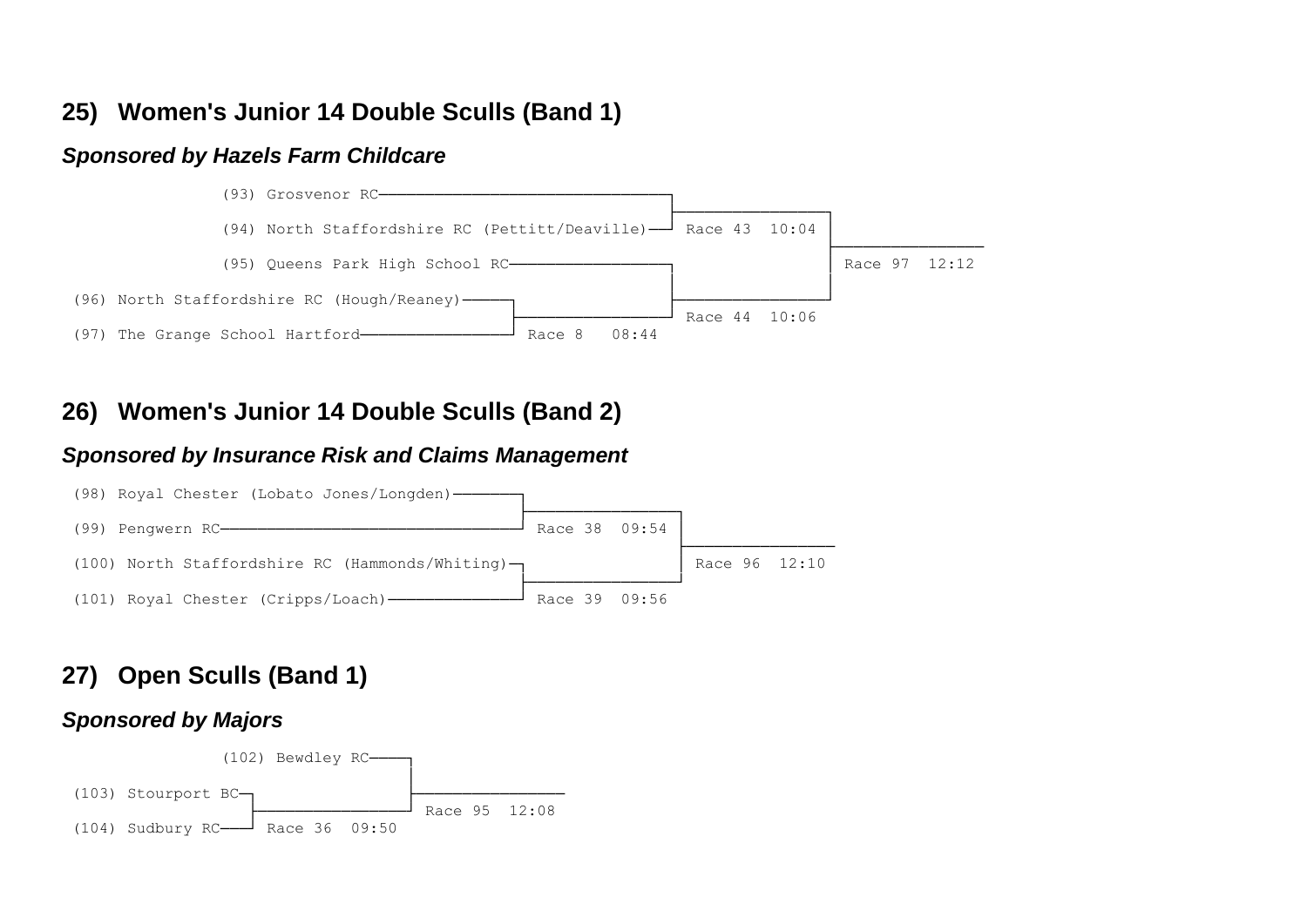# **28) Open Sculls (Band 2)**

## *Sponsored by Manley Design and Construction*



# **29) Junior 18 Sculls (Band 1)**

## *Sponsored by Roger Parry and Partners*



# **30) Junior 18 Sculls (Band 2)**

### *Sponsored by Sabrina*



# **31) Junior 17 Sculls (Band 1)**

## *Sponsored by Salop Leisure*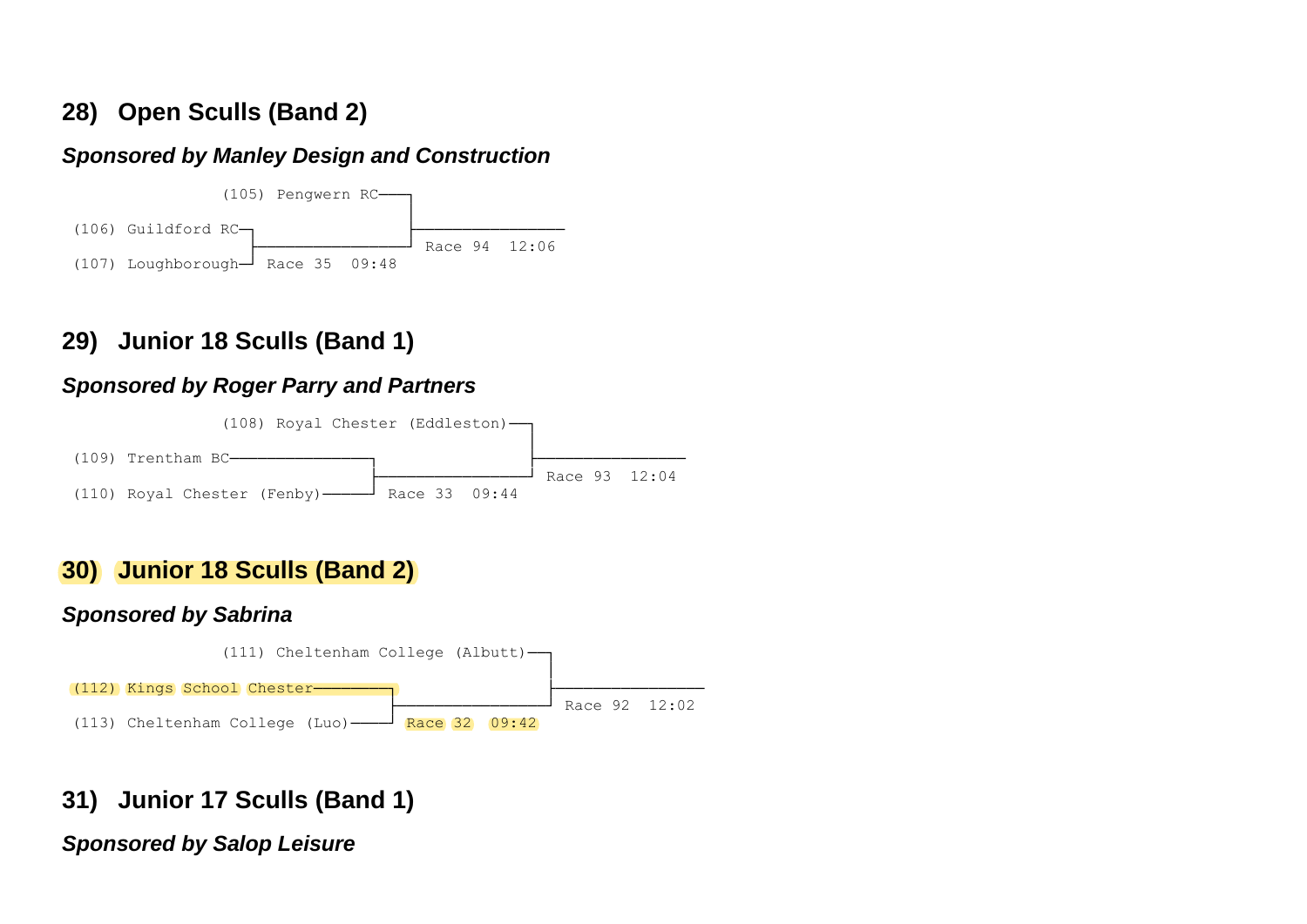

# **32) Junior 17 Sculls (Band 2)**

### *Sponsored by Shrewsbury High School*



# **33) Junior 16 Sculls (Band 1)**

### *Sponsored by Tanners Wine Merchants*



# **34) Junior 16 Sculls (Band 2)**

#### *Sponsored by TC Homes*

(124) Royal Shrewsbury School-│

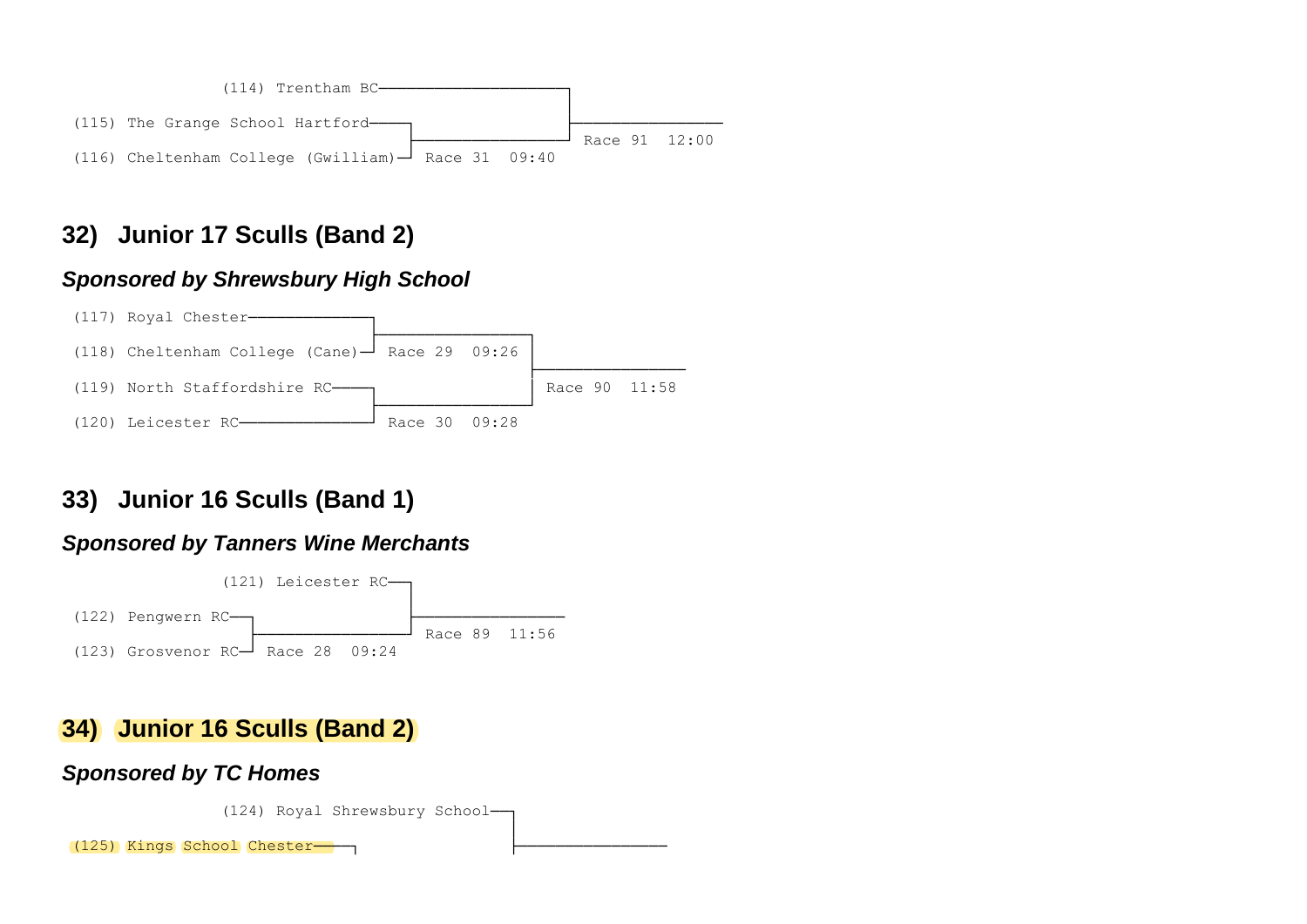$\frac{1}{2}$  Race 88 11:54 (126) Cheltenham College──────┘ Race 27 09:22

## **35) Junior 15 Sculls (Band 1)**

### *Sponsored by Terry Jones Solicitors*



# **36) Junior 15 Sculls (Band 2)**

### *Sponsored by Wace Morgan Solicitors*

(130) Burton Leander-└──────<del>─────────────</del>──────────  $(131)$  Royal Chester<sup>{1}</sup> Race 85 11:48

# **37) Junior 14 Sculls (Band 1)**

### *Sponsored by Wenlock Water*



# **38) Junior 14 Sculls (Band 2)**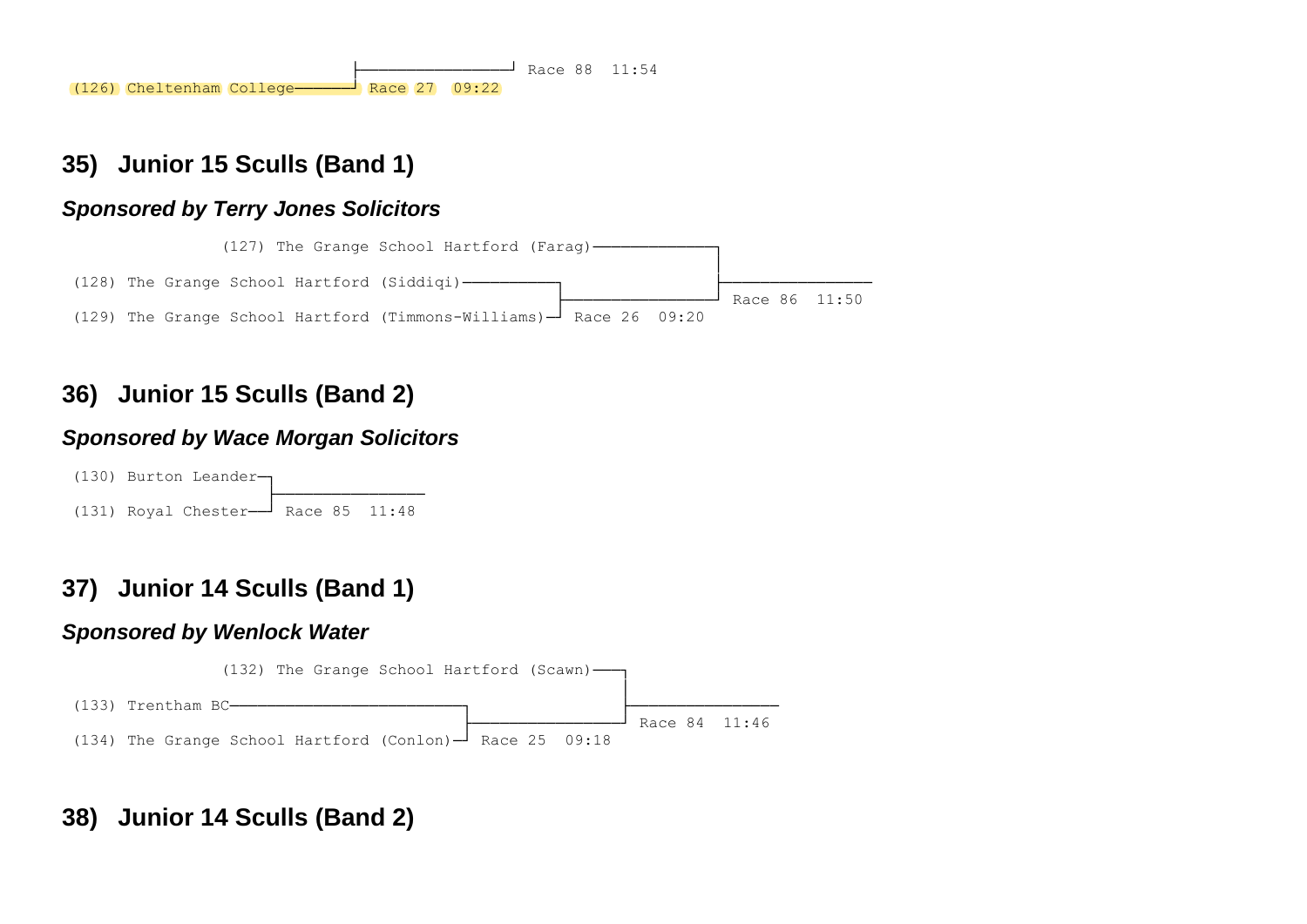#### *Sponsored by West Pennine Trucks*



### **39) Women's Sculls**

#### *Sponsored by Brewin Dolphin*



## **40) Women's Junior 18 Sculls**

### *Sponsored by Fodens Solicitors*

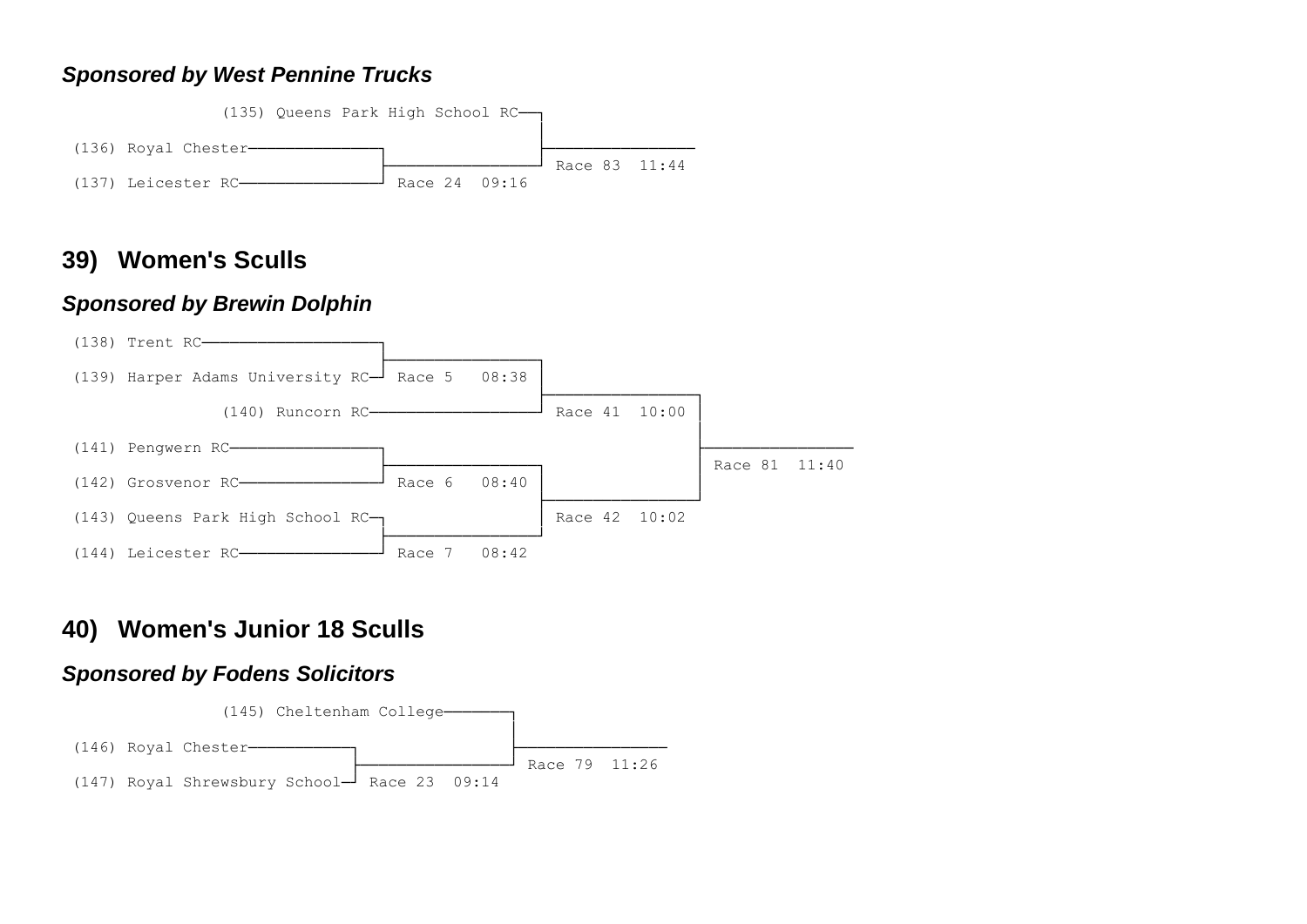# **41) Women's Junior 16 Sculls**

### *Sponsored by Morris and Company*



# **42) Women's Junior 15 Sculls**

### *Sponsored by Brewin Dolphin*



# **43) Women's Junior 14 Sculls**

#### *Sponsored by Brewin Dolphin*

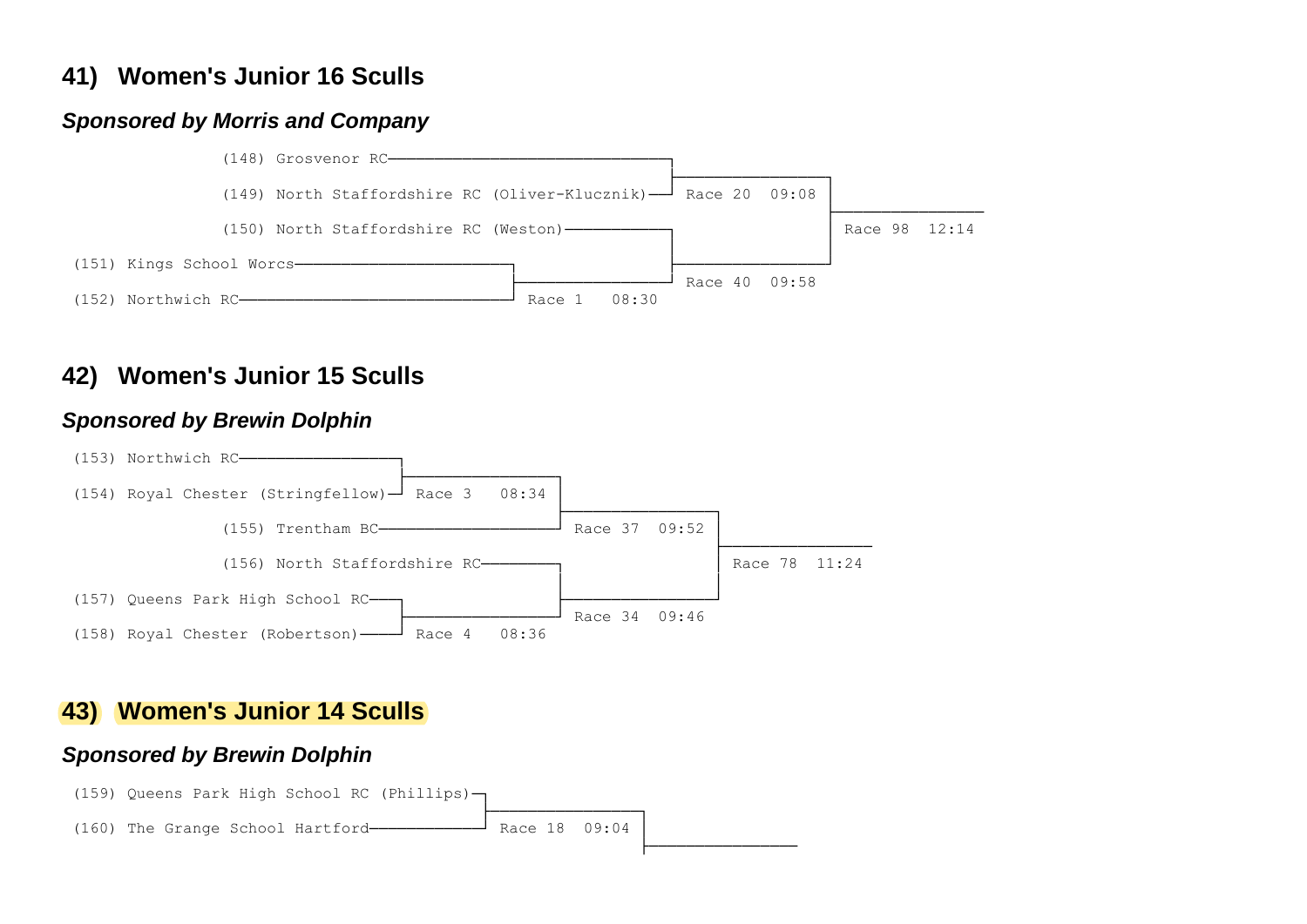

## **44) Open Eights**

#### *Sponsored by Agripost*



## **45) Junior 17 Eights**

#### *Sponsored by Aroma Coffee*



## **46) Junior 16 Eights**

#### *Sponsored by Brewin Dolphin*



## **47) Junior 15 Eights**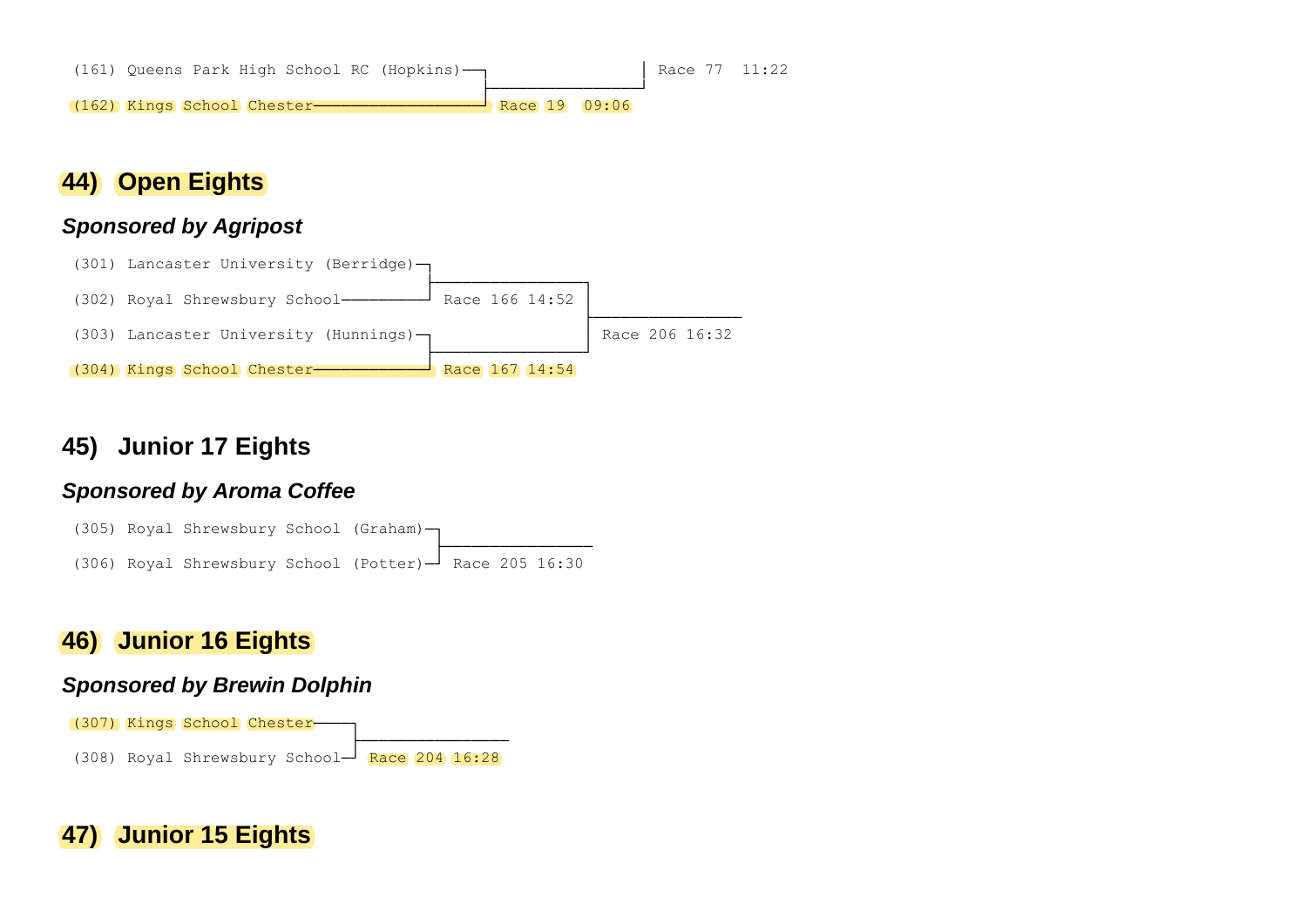#### *Sponsored by Colour Mart*

(309) Kings School Chester- ├──────────────── (310) Royal Shrewsbury School $-$ <sup>|</sup> Race 202 16:24

## **48) Women's Eights**

### *Sponsored by Copthorne Vets*



## **49) Women's Junior 15 Eights**

### *Sponsored by Creative Digital*



# **50) Mixed Masters D/E Eights**

### *Sponsored by Dave Mellor Cycles*

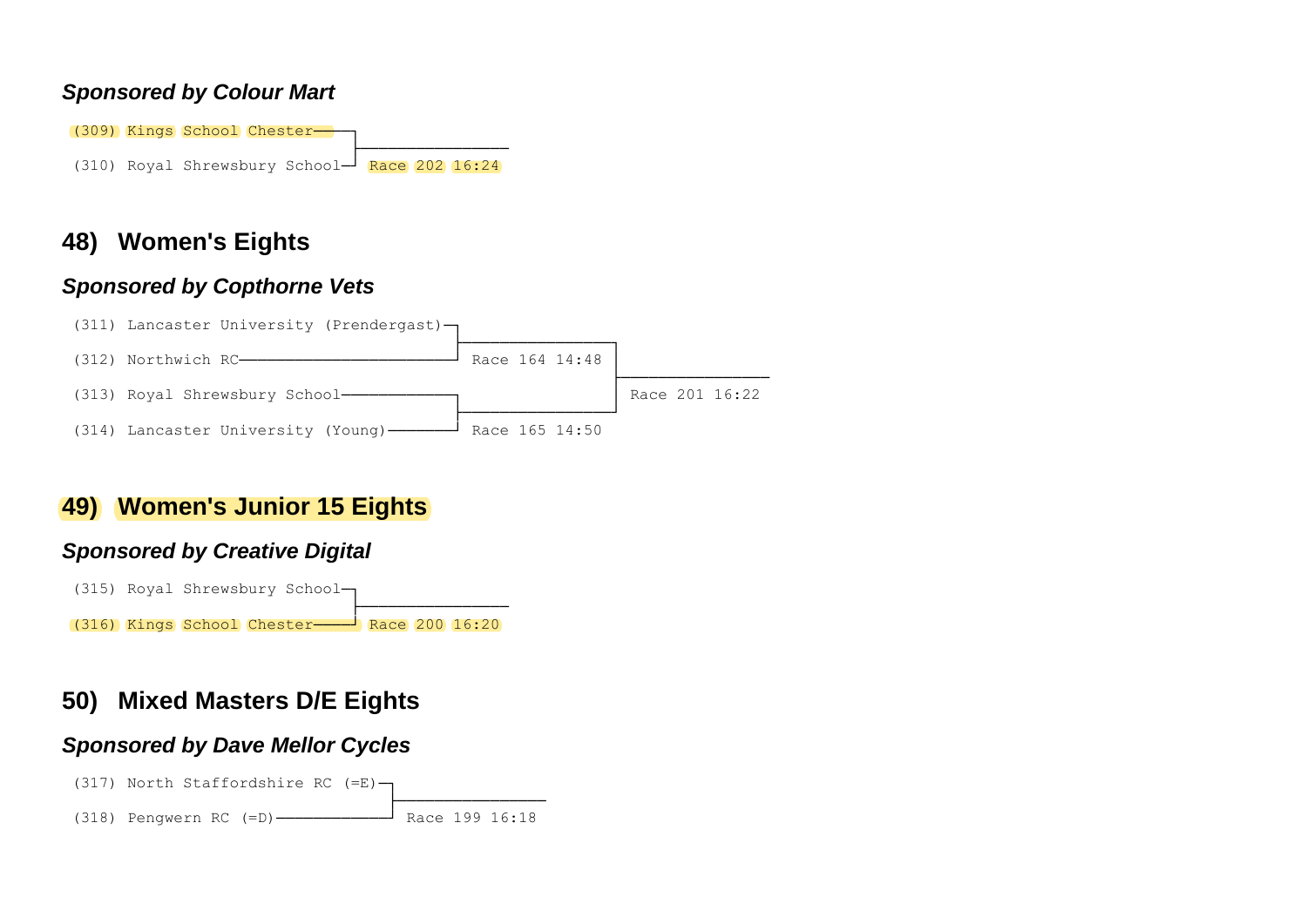## **51) Junior 14 Octuples**

#### *Sponsored by Dyke Yaxley*



# **52) Women's Junior 14 Octuples (Band 1)**

### *Sponsored by Cyberdyne Systems*

(323) The Grange School Hartford (Vallance) – ├──────────────── (324) The Grange School Hartford (Povey)────┘ Race 197 16:14

## **53) Women's Junior 14 Octuples (Band 2)**

#### *Sponsored by Fodens Solicitors*



## **54) Masters B/D Coxed Fours**

#### *Sponsored by Gaskells Waste Management*

```
(327) Pengwern RC (=D)–1
```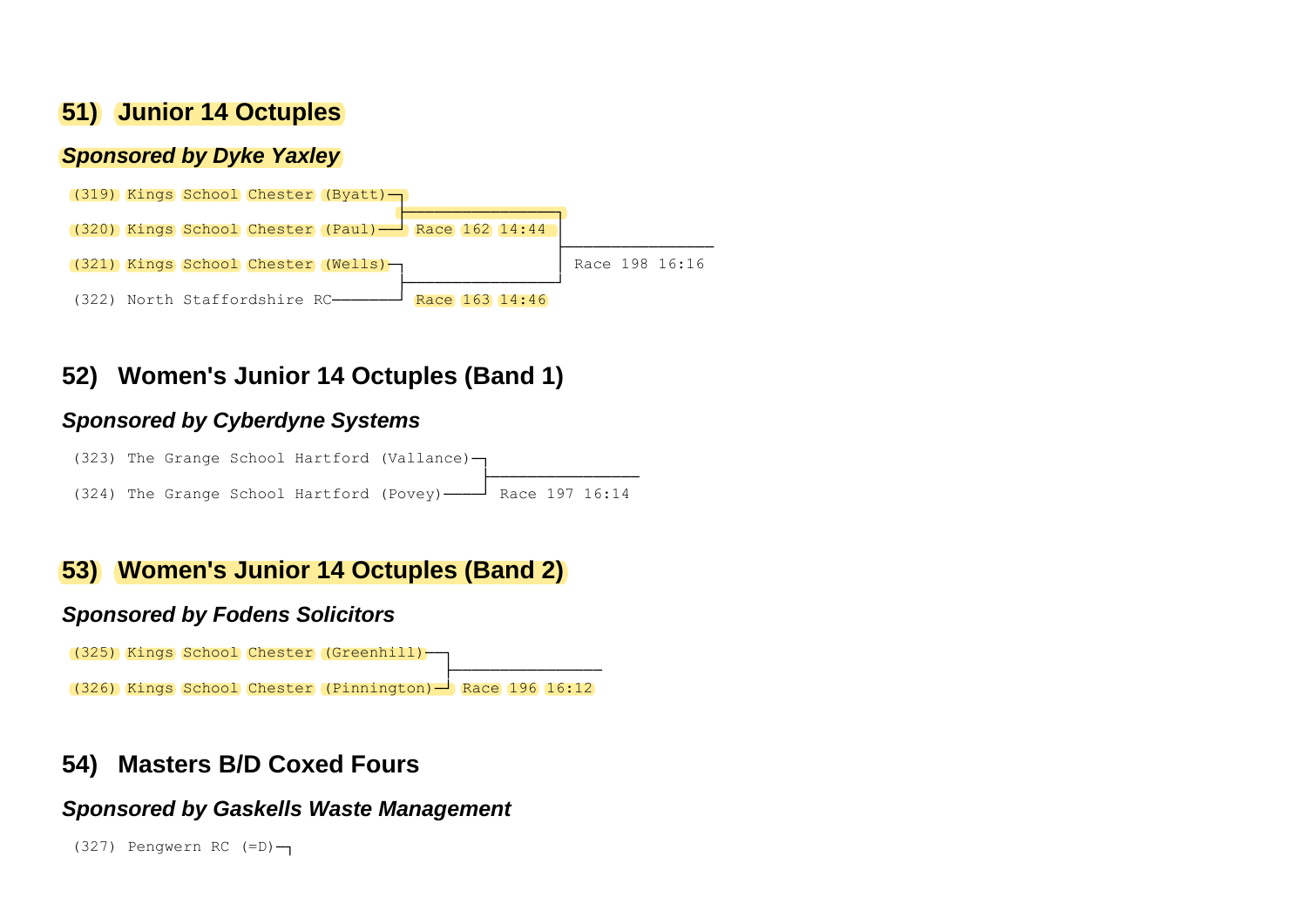# **55) Masters E/F/G Coxed Fours**

### *Sponsored by Aroma Coffee*



# **56) Junior 18 Coxed Fours**

### *Sponsored by Halls*



# **57) Women's Junior 15 Coxed Fours**

### *Sponsored by Hazels Farm Childcare*



# **58) Masters E/F/G Quads**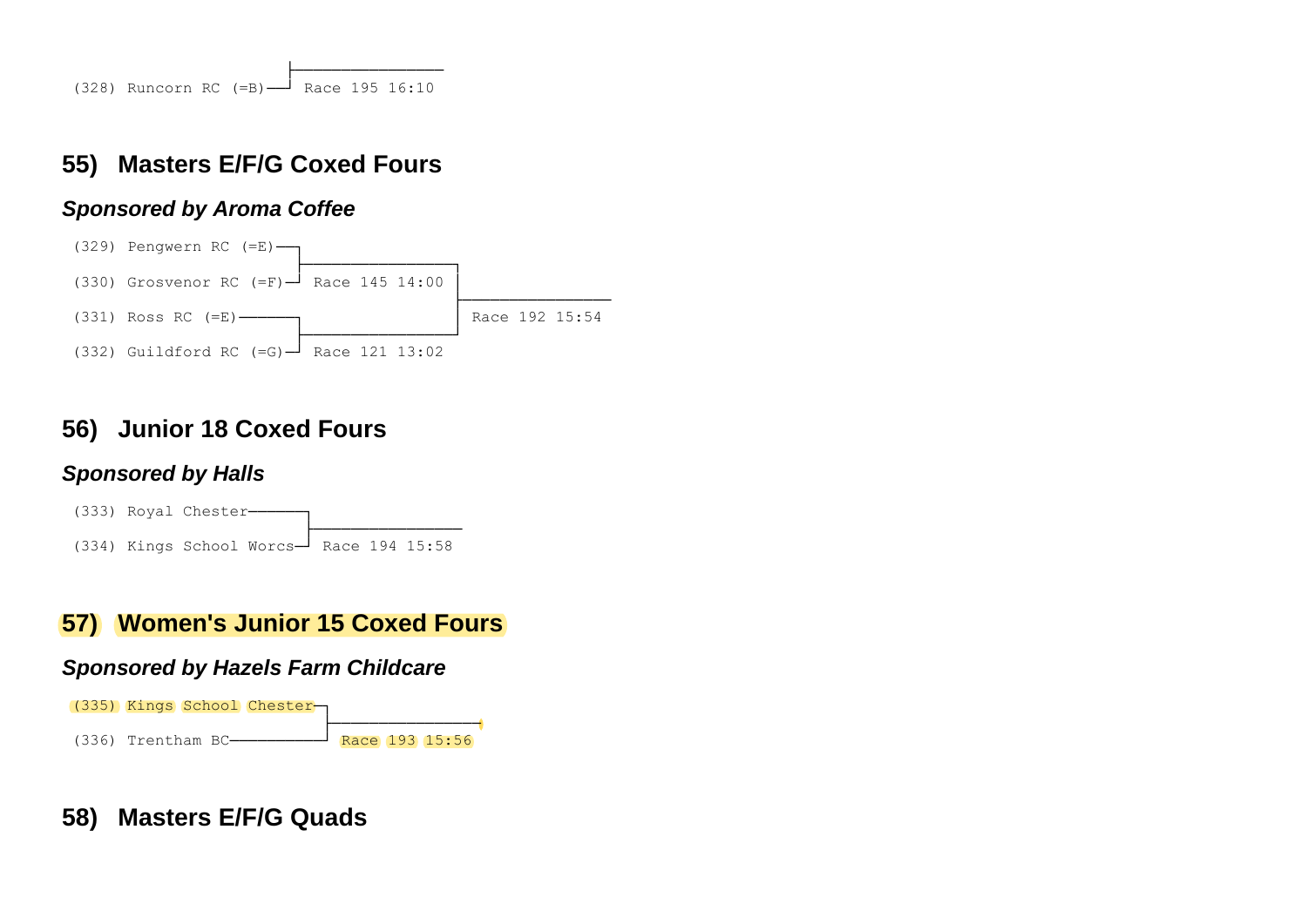### *Sponsored by Kingsland Financial*



## **59) Junior 18 Quads**

## *Sponsored by Majors*



# **60) Junior 17 Quads**

## *Sponsored by Manley Design and Construction*



# **61) Junior 16 Quads**

### *Sponsored by Morris and Company*

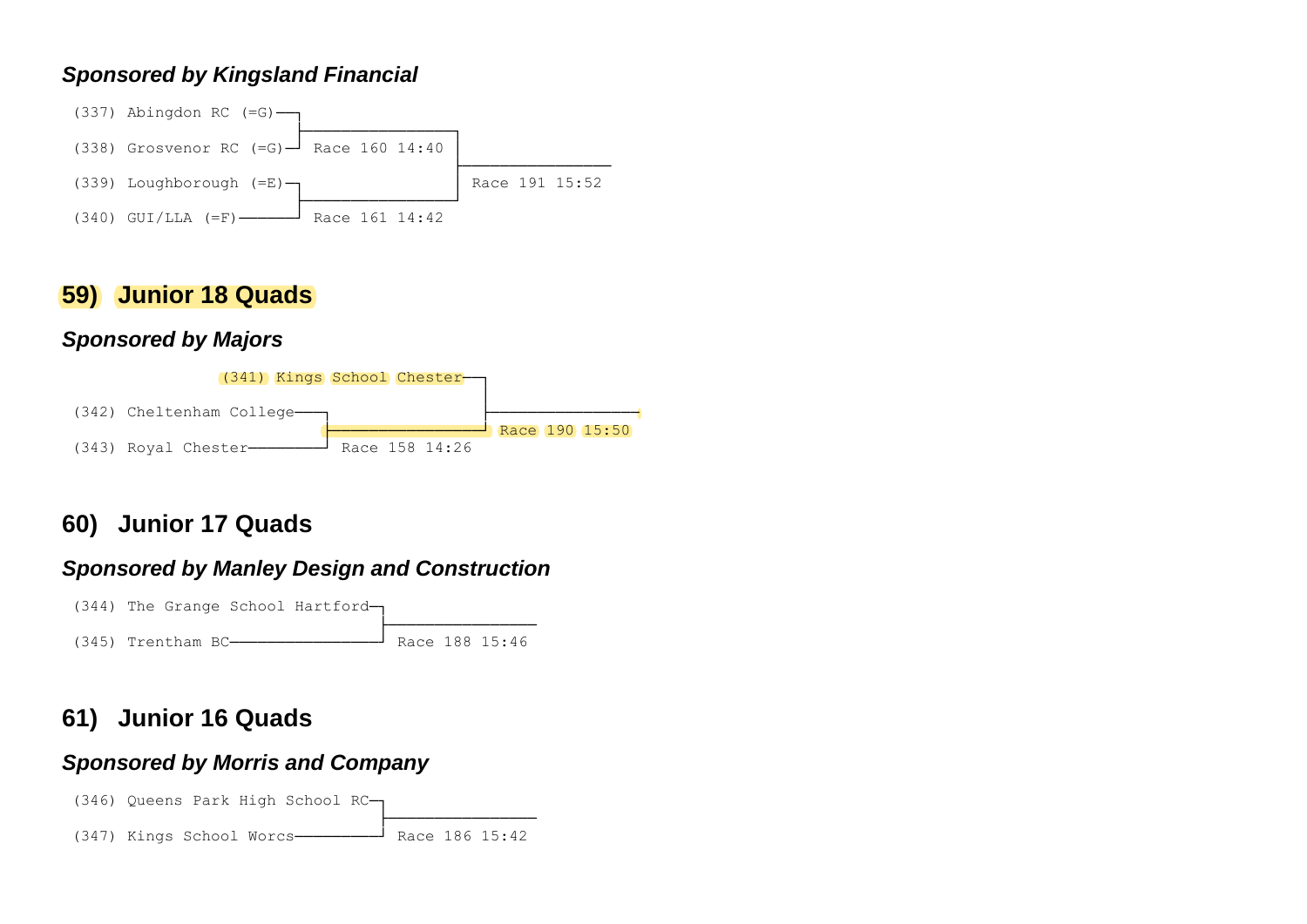## **62) Women's Masters B/C/D Quads**

#### *Sponsored by Molson Coors*



### **63) Women's Junior 18 Quads**

#### *Sponsored by Roger Parry and Partners*



## **64) Women's Junior 16 Quads**

#### *Sponsored by Sabrina*

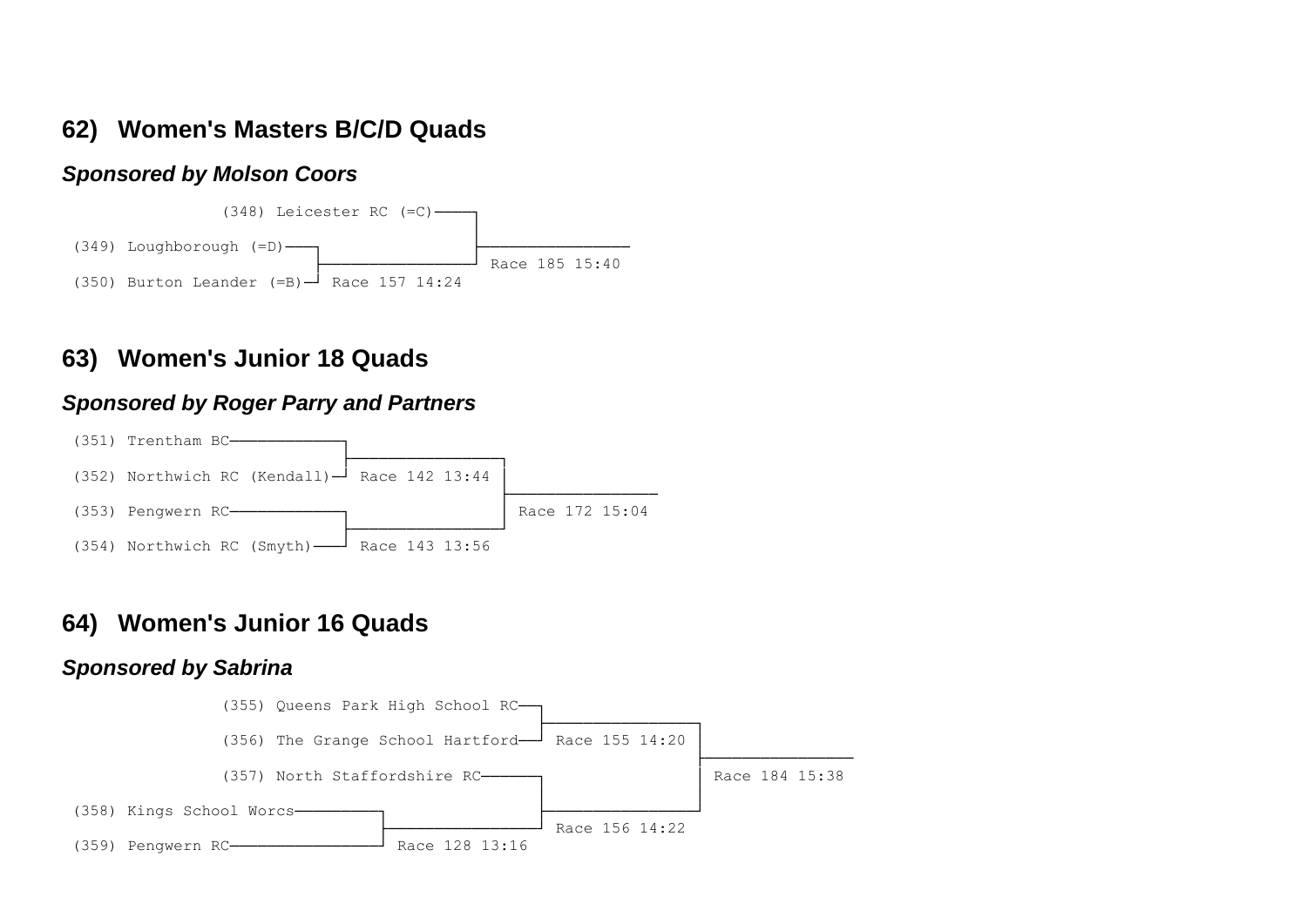## **65) Women's Junior 15 Quads**

#### *Sponsored by Salop Leisure*

(360) Leicester RC- ├──────────────── (361) Queens Park High School RC─┘ Race 183 15:36

# **66) Junior 15 Coxed Quads (Band 1)**

#### *Sponsored by Morris and Company*



# **67) Junior 15 Coxed Quads (Band 2)**

#### *Sponsored by Morris and Company*

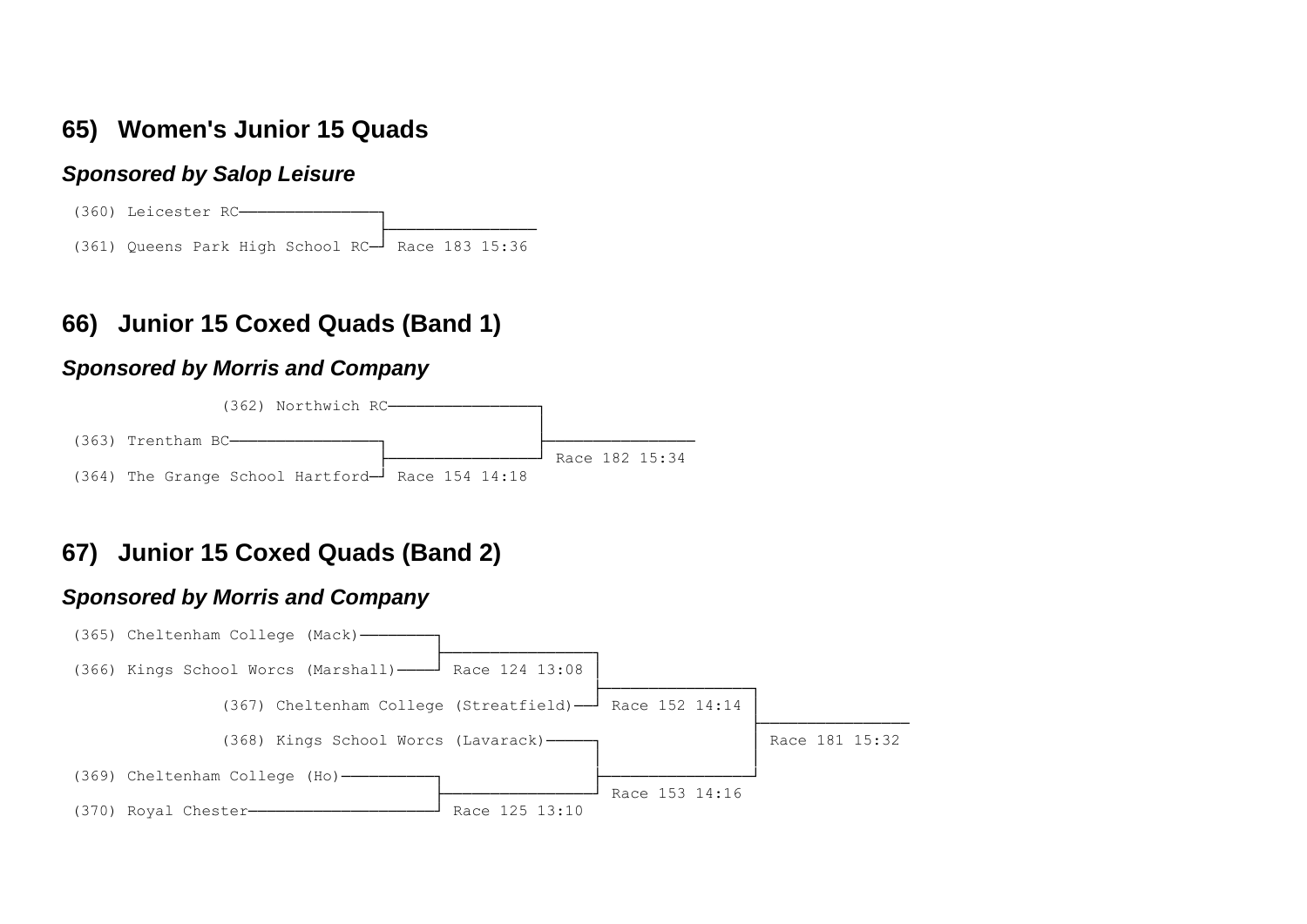## **68) Junior 14 Coxed Quads**

#### *Sponsored by TC Homes*



## **69) Women's Junior 15 Coxed Quads (Band 1)**

#### *Sponsored by Brewin Dolphin*



## **70) Women's Junior 15 Coxed Quads (Band 2)**

#### *Sponsored by Brewin Dolphin*

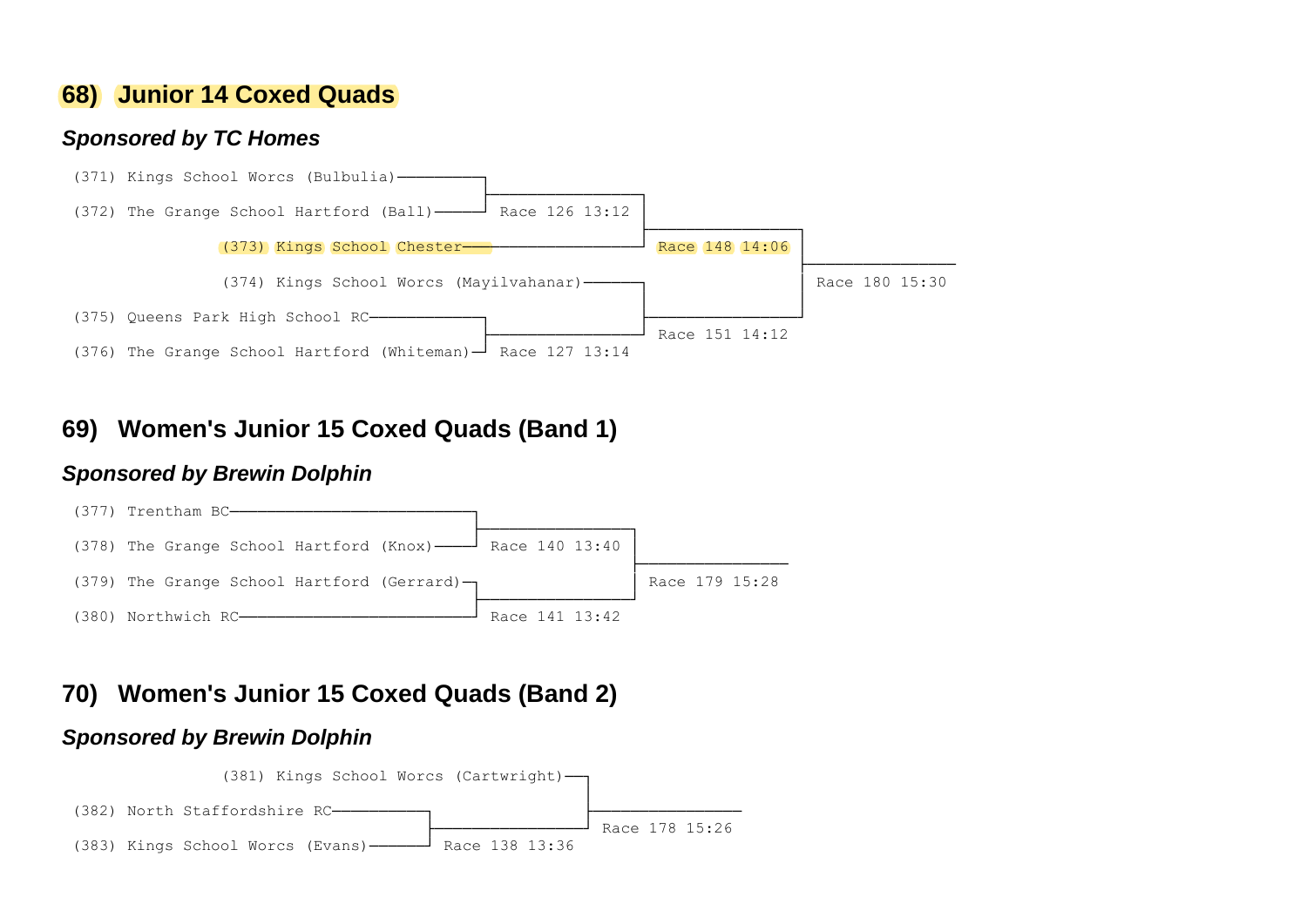## **71) Women's Junior 14 Coxed Quads (Band 1)**

#### *Sponsored by Fodens Solicitors*



### **72) Women's Junior 14 Coxed Quads (Band 2)**

#### *Sponsored by Fodens Solicitors*



### **73) Open Coxless Pairs**

#### *Sponsored by Wenlock Water*

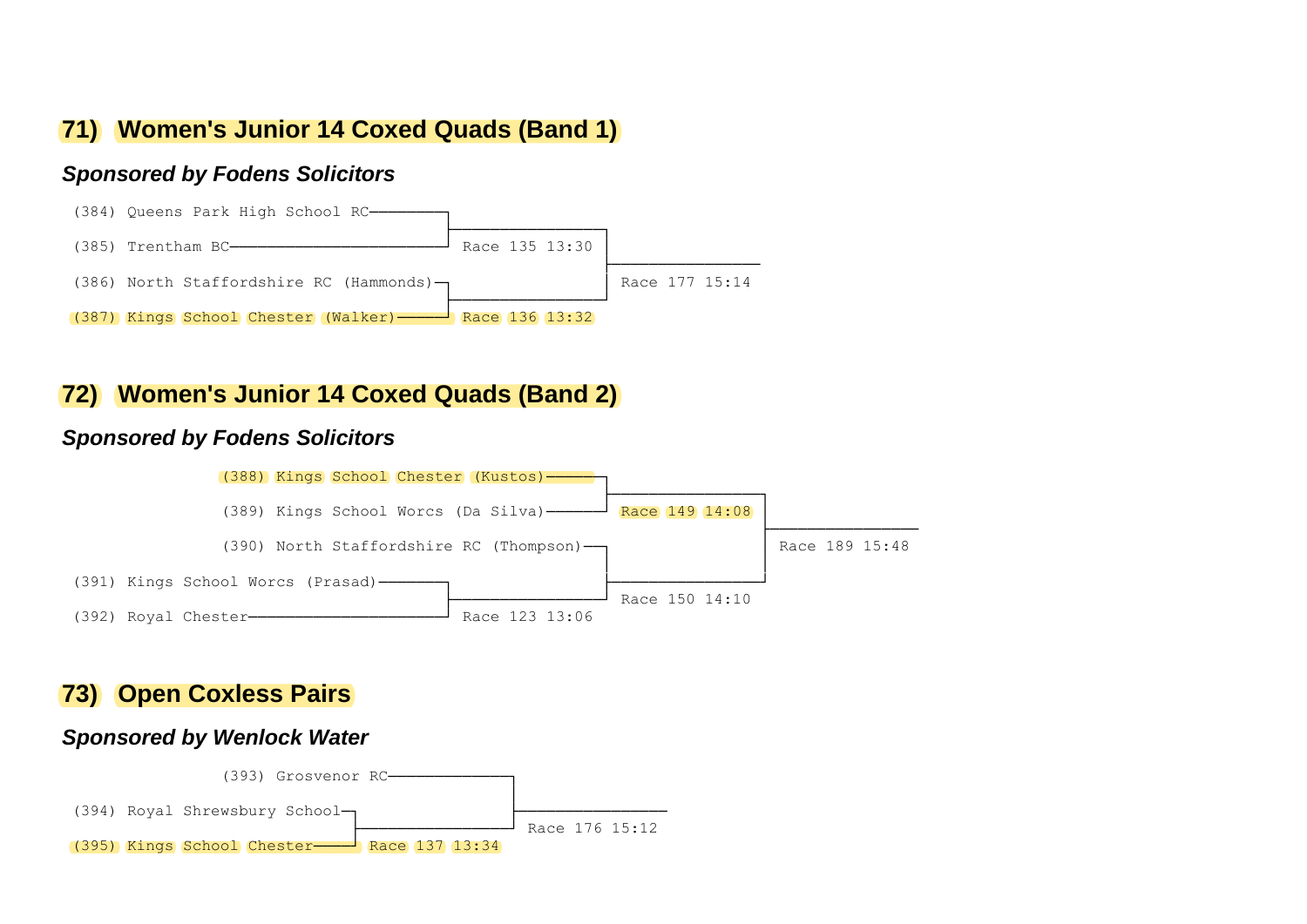# **74) Open Double Sculls (Band 1)**

### *Sponsored by Terry Jones Solicitors*



# **75) Open Double Sculls (Band 2)**

### *Sponsored by Wace Morgan Solicitors*



# **76) Women's Double Sculls (Band 1)**

### *Sponsored by Copthorne Vets*



# **77) Women's Double Sculls (Band 2)**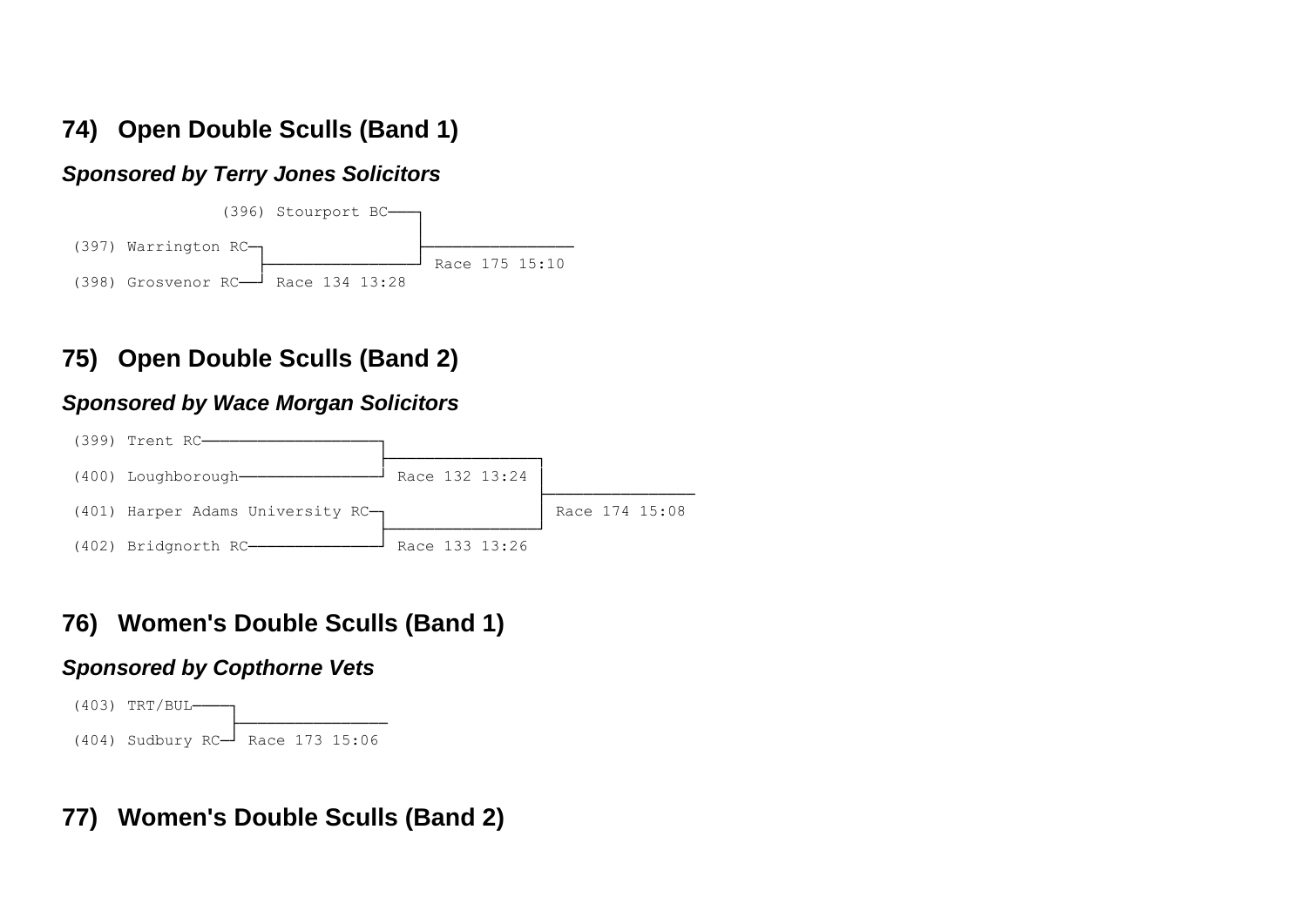### *Sponsored by Côte*



# **78) Mixed Masters D/E Double Sculls**

### *Sponsored by Kingsland Financial*



# **79) Masters D/E Sculls**

### *Sponsored by Molson Coors*



## **80) Masters F/G Sculls**

### *Sponsored by Morris and Company*